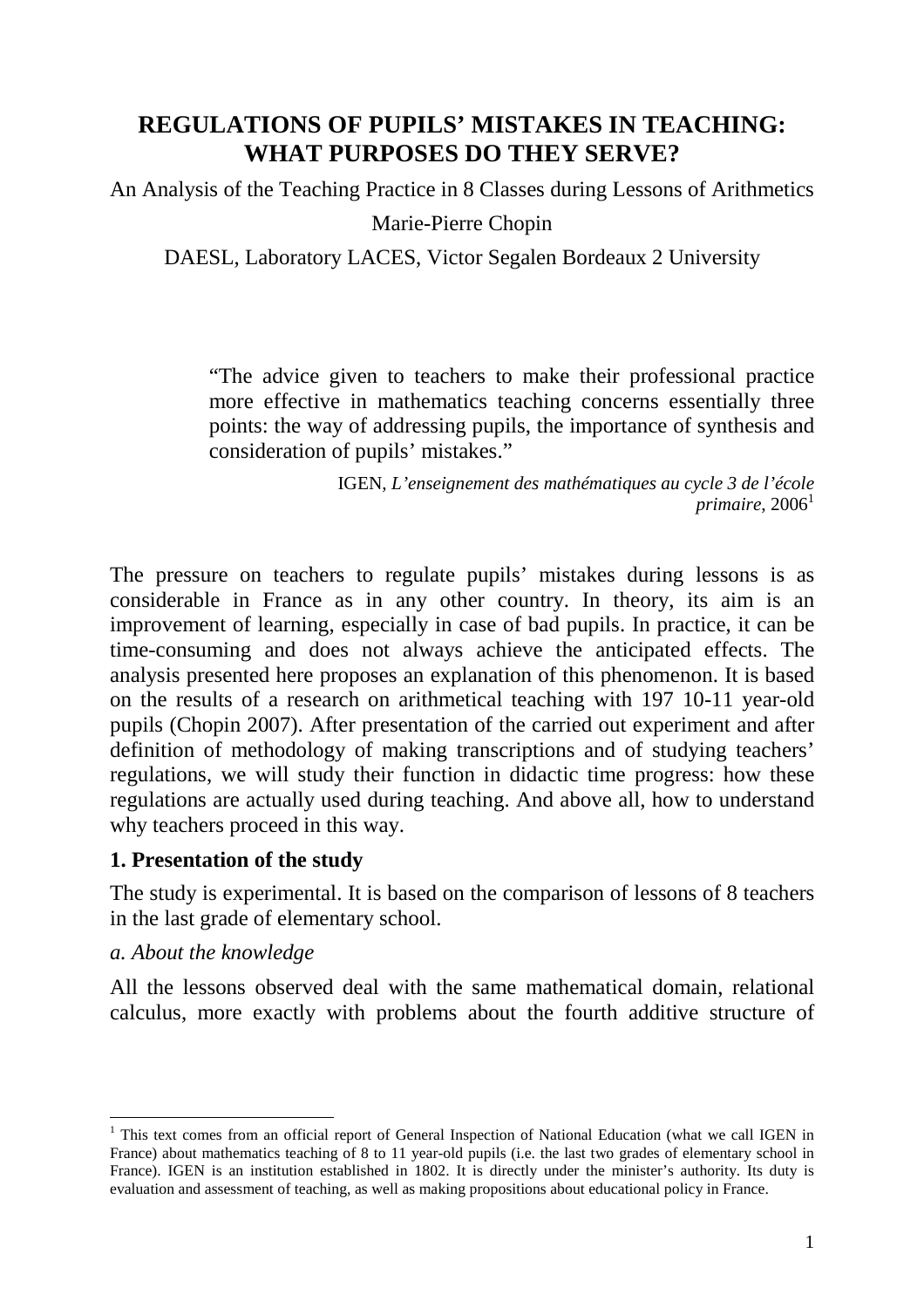Vergnaud's typology (1989; 2009): TTT problems<sup>2</sup>. Here is for example a classical problem:

*Louise plays two games of marbles. She plays the first game. In the second one, she loses 4 marbles. After playing both games, she has won a total of 6 marbles. What happened in the first game?* 

This kind of problem deals only with two operations: addition and subtraction. Furthermore, the operative difficulty is limited by the choice of numbers smaller than 10. This corresponds to the level of knowledge of 10-11 year-old pupils. On the other hand, these problems are characterized by the lack of information about the initial state: we never know how many marbles Louise had before playing the games. This difficulty is new in all of the observed classes. Moreover, when pupils are confronted with a pre-test based on 22 TTT problems of various difficulties, results show that the success of classes is comparable (the initial ability was similar in all the 8 classes)<sup>3</sup>.

### *b. Different time for teaching*

The subject matter has been presented to teachers (individually). Subsequently they were asked to prepare lessons in such a way as to increase the success of their pupils in this domain. However, we did not give the 8 teachers the same amount of time to accomplish their lesson:

- Four were given 2 hours (2 lessons of 1 hour);
- Four were given 4 hours (4 lessons of 1 hour).

To put it shortly, some teachers (4h-classes) disposed with twice as much time as the others (2h-classes) to make the same teaching with pupils of equal ability. This device allows us to answer a few questions: will the regulations of mistakes be equally large in both groups of classes (2h and 4h)? Will they be as frequent? What about their nature? And above all, how do they affect pupils' comprehension?

#### *c. Measurement of pupils' progress*

At the end of the lessons, pupils were confronted with a post-test, similar to the pre-test, in order to measure their progress<sup>4</sup>. To secure validity, the pupils were assigned one more test a few weeks after the end of the lessons. It is called a « re-test » and permits to assess the durability of the acquired knowledge and skills 6 weeks after the end of the teaching.

<sup>&</sup>lt;sup>2</sup> The specificity of this structure is that only positive or negative transformations are put in the game, without any indication of the initial numerical state – that is why it is called: "TTT " (" $1^{rst}$  Transformation –  $2^{nd}$ Transformation – composed Transformation ").

 $3$  An analysis of variation showed there was no significant difference among the 8 classes.

<sup>&</sup>lt;sup>4</sup> This measurement is based on an index of progress built by Sarrazy (1996). It is too complex to be presented here. For more details, see Sarazzy (1996) or Chopin (2007).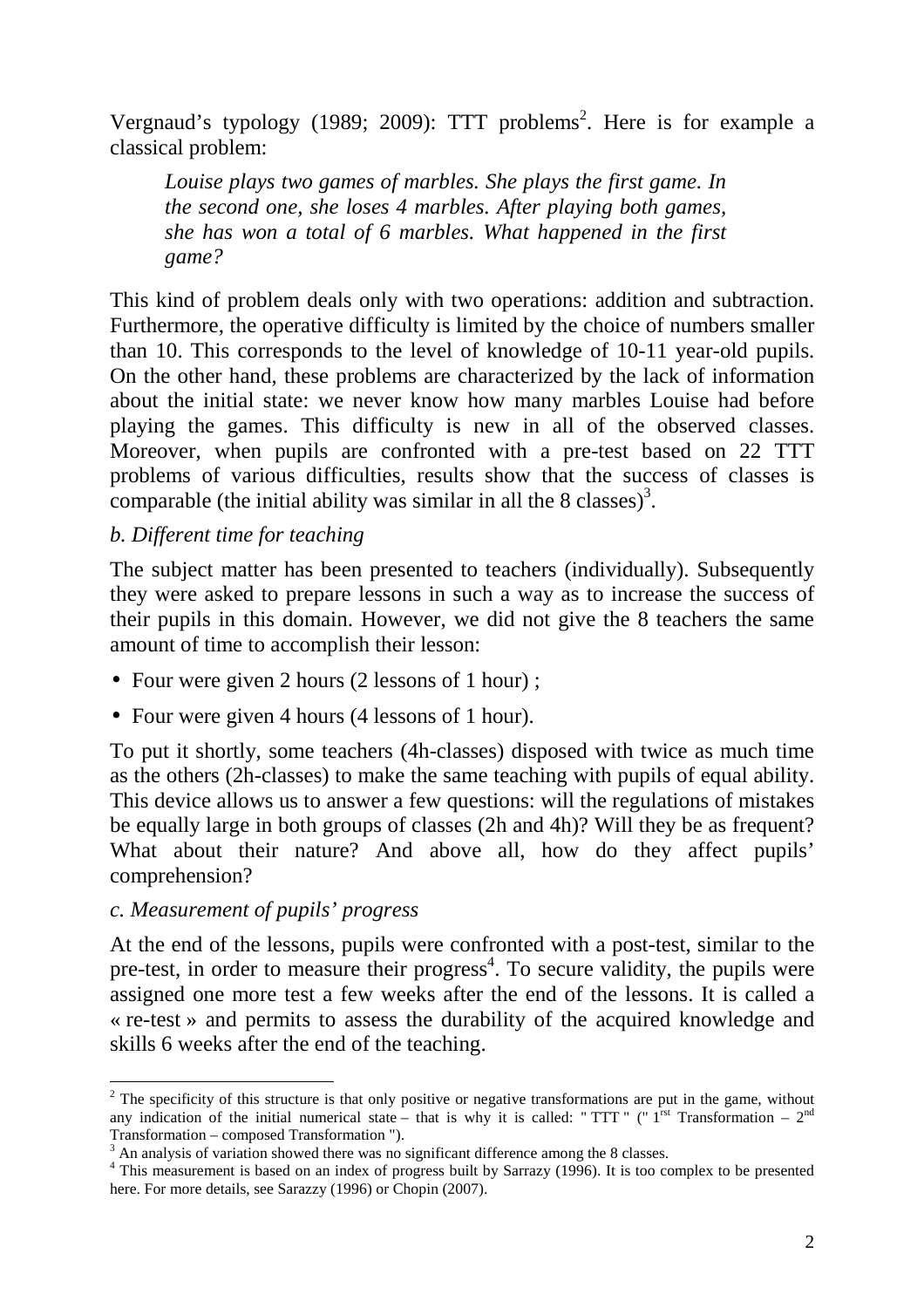# **2. Transcription of the teachers' regulations**

The lessons of the 8 teachers were video recorded. It allowed us to transcribe the class discourse and to uncover in each of the classes the series of regulations in the lesson, that is all the teachers' interventions permitting them to direct the pupils, to correct their mistakes, etc. These regulations were recorded and analysed according two criteria: their nature (what is the content of the regulation?) and the time of their appearance in the lesson.

### *a. Nature of regulations*

Four types of regulation were distinguished in the teachers' practices:

- **Phatic regulations**. The teacher notices pupil's mistake but the regulation is rather superficial on the cognitive plan. Its aim is to preserve the didactic relationship with the pupil. For example the teacher uses the Topaze effect (Brousseau, 1987 ; Novotná & Hošpesová 2007), that is suggests the correct answer to the pupil by making his/her question more and more explicit (and that despite the fact that by doing that he/she modifies the knowledge expected for production of the correct answer);
- **Presentation or a reminder of a rule, a method, etc. connected with the relevant knowledge**, which is expected to help pupils overcome the mistake. The teacher is entirely responsible for the regulation, teaching directly or « showing » the knowledge necessary for production of the correct answer ;
- **Changes in the teaching device**. In the observed classes, the teachers sometimes modified their teaching device to regulate pupils' mistakes. But these modifications are often superficial, that is they do not deal with the structure of the problem pupils have to solve. The teacher only modifies the wording of the problems, he/she asks several pupils to work together in order to overcome their difficulties, etc.;
- **Organisation of a debate** with the whole class or a few pupils, where the teacher essentially takes the role of an activity leader. With this kind of regulation, the only instruction for pupils is to discuss the problem in order to find how to overcome their mistakes.

# *b. The point of regulation*

We have distinguished two instances in which regulations are employed by teachers:

• **Activity phases** where pupils work individually or in small groups to solve problems or exercises assigned by the teacher. Many mistakes produced by pupils occur at that time and the teacher who usually walks from a desk to a desk notices them;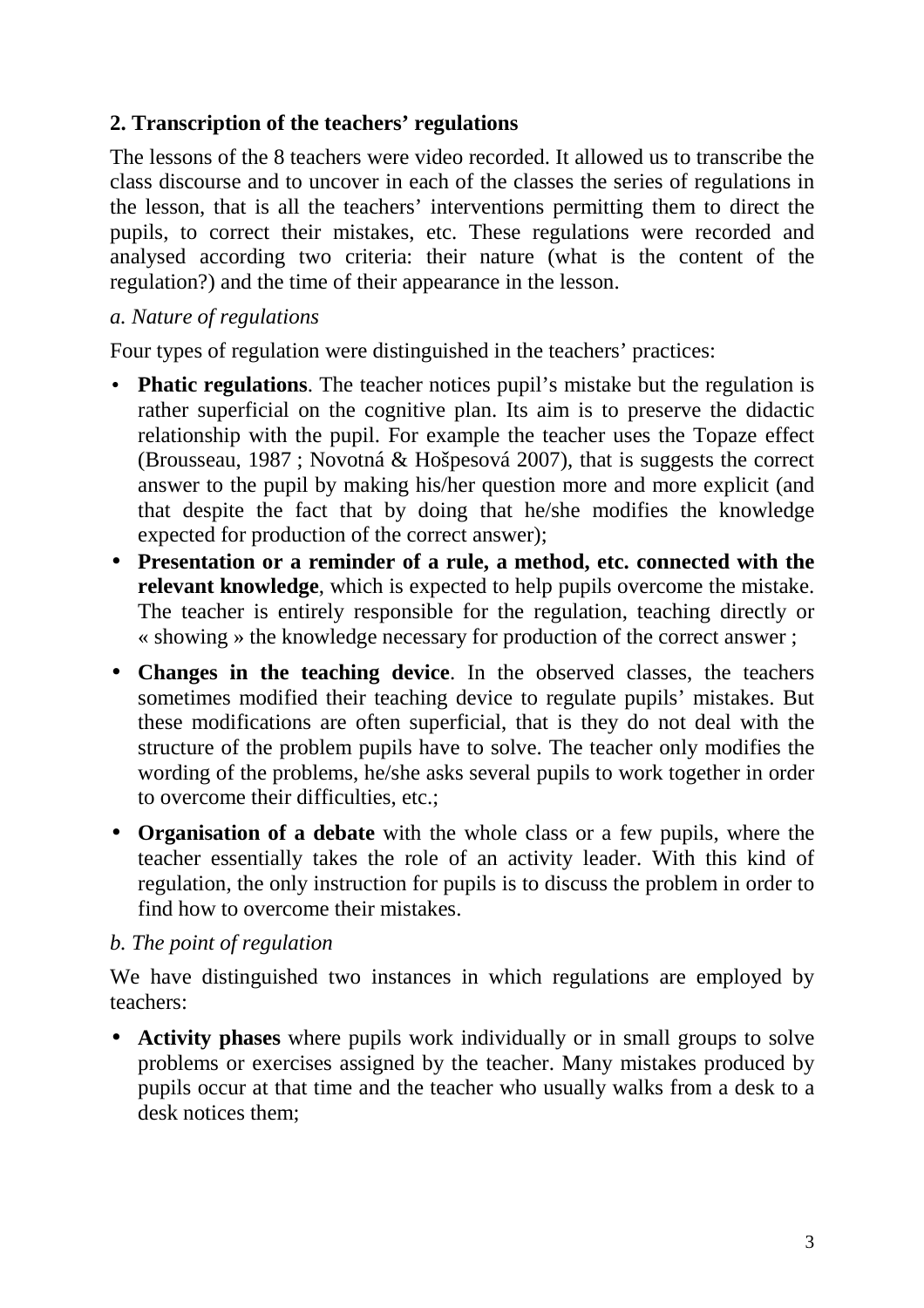• **The phases of collective correction** where all pupils and their teacher are engaged in the same kind of activity (presentation of answers, corrections, etc.).

On the basis of this schedule of analysis, we compared the regulations made by 2h-class teachers and 4h-class teachers. Thus we wanted to find stabilities and variations in how they are used.

# **3. Results**

Four results will be presented here. They will be joined in an analysis in the fourth and last part of the text.

# *a. Regulations are a tool used by teachers for the progress of didactic time (result 1)*

We have calculated the frequency of the regulations in each class (how many regulations on average in one hour of teaching?). The results show that the less time, the more frequent regulations are. The regulation frequency is on average more important in 2h-classes (9.9 regulations/h) than in 4h-classes (6.6 regulations/h). This means that regulations are considered by teachers as a real instrument for the progress of didactic time: they are a tool for teaching. The following result will complete this first assertion.

*b. The quantity of regulations is not linked with what pupils master in the lesson (result 2)* 

If given more time, teachers have been able to make more regulations: we have counted an average of 26 regulations in 4h-classes, while only 19 in 2h-classes. This result is not surprising. What is surprising is that this difference has not lead to different pupils' progress in the two groups of classes. This is illustrated by the following graph:



Figure 1 – Progress of pupils in 2h-classes and 4h-classes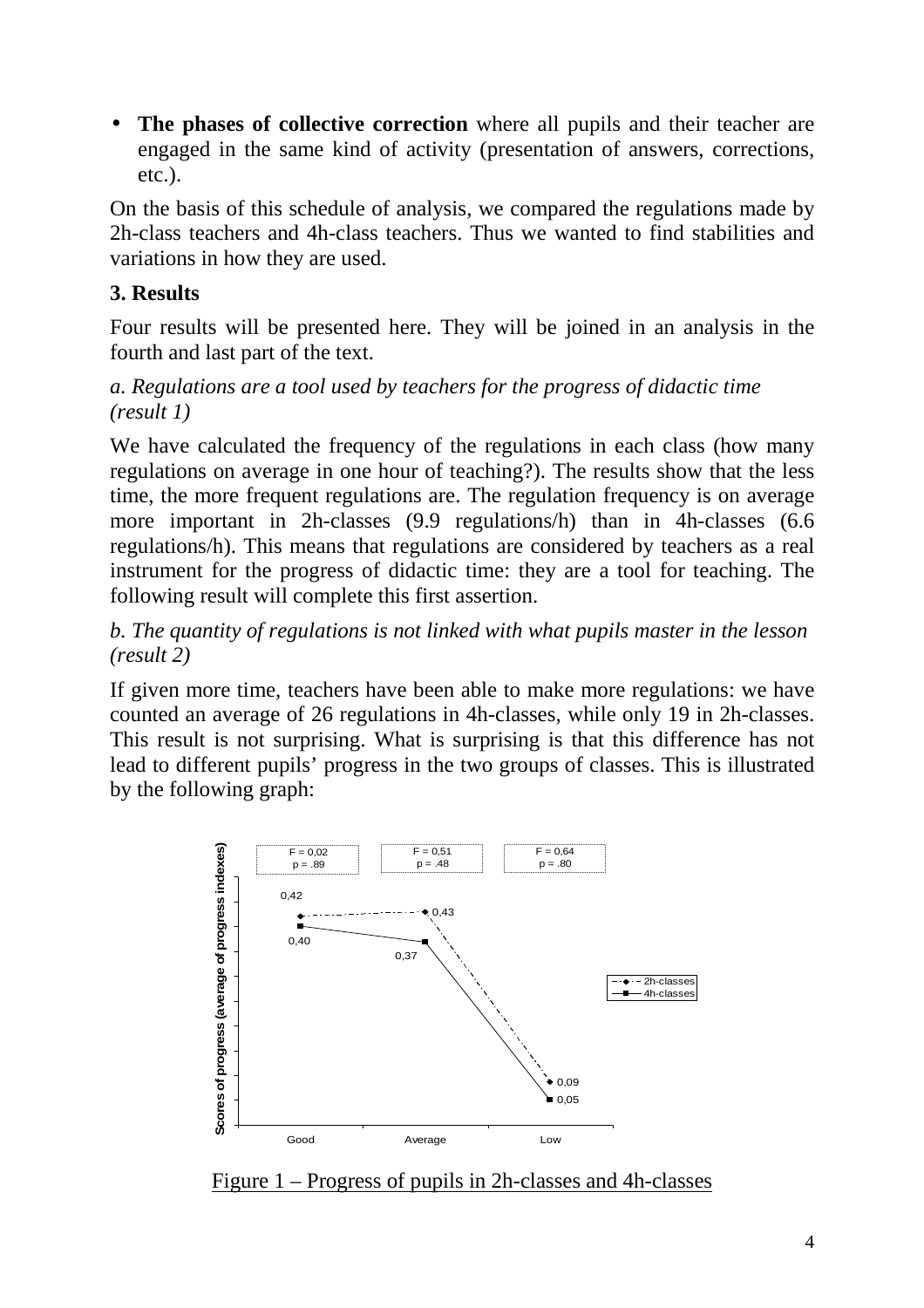The analysis of variance (rectangles at the top of Figure 1) shows that pupils' progress is the same whatever the school level is (good, average or low). Also the results of the re-test (6 weeks after the end of the lessons) permit to say that acquisitions are more sustainable in 2h-classes than in 4h-classes. These results may be surprising at the first sight. They will be explained later, with presentation of other results.

# *c. The nature of regulations changes according to the time available for teaching (result 3)*

The nature of regulations in both groups of classes significantly changes in dependence on the time available for teaching ( $\chi^2 = 12,07$ ; p = .01):

|           | <b>Content of the regulation</b> |     |  |                                                                       |
|-----------|----------------------------------|-----|--|-----------------------------------------------------------------------|
|           | Phatic                           |     |  | Rule, Change of Organization<br>regulations method device of a debate |
| $2h$ -CLA | 26                               | 36  |  | 12                                                                    |
| $4h$ -CLA | 21                               | 36. |  | 31                                                                    |

### Table 1 – Distribution of the types of regulation in 2h-classes and 4h-classes

Both in 2 hours and 4 hours, the teachers use phatic regulations and regulations based on teaching a rule or a method connected with the knowledge in the same quantity. Nevertheless, variation between the two groups may be observed in case of changing the teaching device and of organization of a debate: if given more time, these kinds of regulations are more important. Such a result underlines that, when conditions (here temporal conditions) permit it, teachers spend more time regulating pupils' mistakes (since they do not treat them in a phatic way) and that the regulation of these mistakes is not based on a directive teaching of the correct answer or method. On the contrary, teachers urge their pupils to overcome their difficulties by themselves, by confrontation with a new teaching device or by exchanging ideas with other pupils (organization of a debate).

# *d. With more time, regulations occur more collectively than individually (result 4)*

The last result concerns the moment of regulation organization. In 2h-classes, 41% of regulations occur in the activity phase when pupils work alone or in small groups. In 4h-classes, only 26% of regulations occur during activity phases. In other words, the more time the teachers have, the more they regulate collectively (at the cost of individual regulations). Even if we have supposed that the important use of the debate as a regulation mode entails an increase in collective forms of regulations in 4h-classes (a debate means participation of the whole class), we could have thought that with more time the teachers would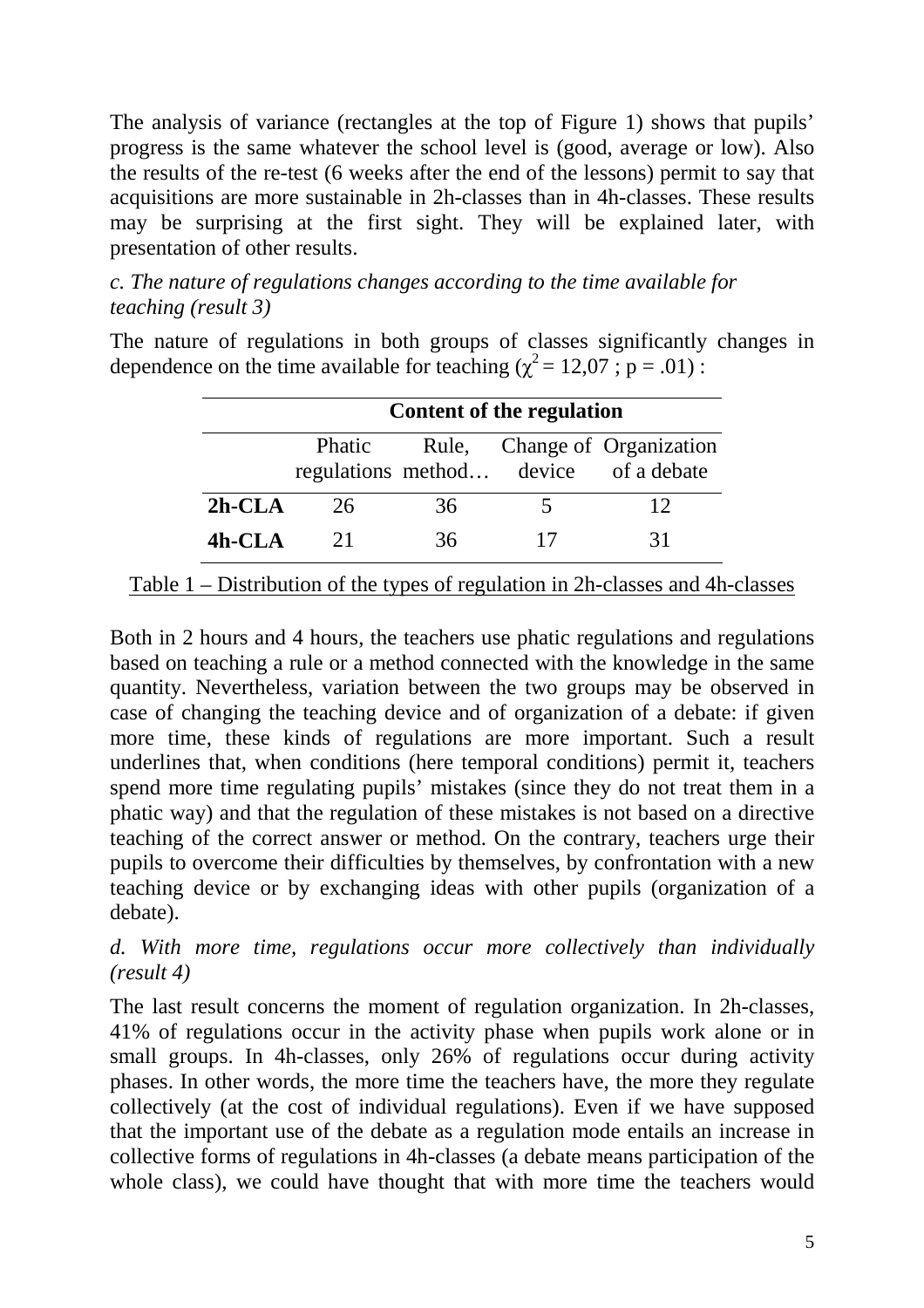have made more individual regulations during the activity phases (as we know that individual regulations are very time-consuming). This result will be explained in the fourth and last part.

# **4. Interpretation and discussion**

In theory, regulation of pupils' mistakes aims at allowing them to overcome conceptual obstacles they meet in the lesson. This definition of regulation can be considered as "cognitive": it deals with the conceptual activity of pupils. Our results show that in practice, things are quite different.

In this study, teachers seem to give importance to regulation of pupils' mistakes. They want these regulations to be as effective as possible. The more time they have, the more they intent to develop a special pedagogy considering the domain of regulations: phatic regulations are less frequent and teachers try to have the pupils become actors of the regulation of their own mistakes, favouring device changes or collective debate instead of ostensive teaching. How can we understand that these practices do not trigger progresses? How to explain that 4h-class pupils do not make a bigger progress than 2h-class pupils?

One hypothesis could be that, beyond the superficial differences in the kinds of regulation in both groups of classes, the situations (in the way of the Theory of Didactic Situations, Brousseau 1987) organized by teachers to improve pupils' knowledge are not very different in 2h-classes and 4h-classes. In particular, their degree of adidacticity do not allow learning to appear without any explicit teaching (we have shown that elsewhere, cf. Chopin 2007). We have observed that in 4h-classes the regulations are predominantly organized in a collective way (result 4). Such moments could have been used by the teachers to make a kind of "proxy teaching": in debates, it is often the best pupils who teach the others what the teacher did not want to say (Brousseau 1987). Finally, and despite the superficial differences, the teachers' regulations play the same part in the progress of didactic time in both groups of classes.

This underlines the aspect necessarily didactic (and not strictly cognitive) of teachers' regulations: these regulations play an essential role in teaching the whole class; they do not directly aim at learning of each pupil individually. This idea is linked with the status of mistakes in teaching, as noticed by Raveinsten and Sensevy (1994, p.1):

"How disrupted could be the events in the classroom if the pupil, in the way of ideal teacher, stopped to make mistakes! What could be the substance, the first matter, from which could be built, with the teacher, the dialogue about learning? The mistake, by the discourse it involves, by the message it sends, by the marks it creates, is really the main vehicle of the communication about what makes the essential of the didactic relation […]."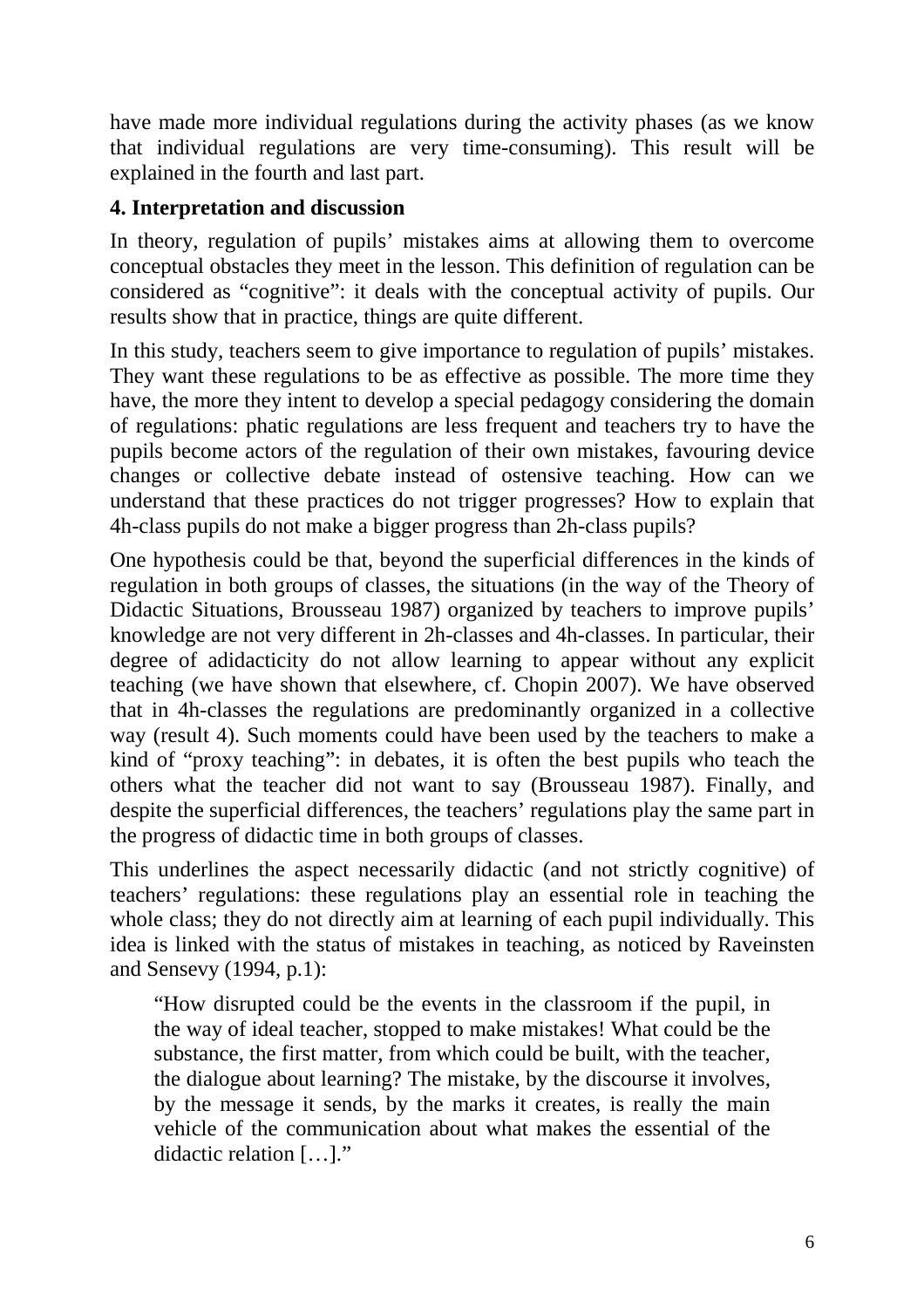Still the mistake must keep its didactic dimension. Because the present tendency, which appears for example in France in the official reports on elementary teaching, is based on the idea that an efficient regulation of pupils' mistakes is necessarily cognitive and private. Here is the official report quoted at the beginning of our text, about mathematics teaching in France (IGEN 2006, p. 49):

"In many classes, mistakes are analyzed and deconstructed. But too often, the analysis of those mistakes occurs collectively. […] If a single pupil writes  $604$  as result of  $600 + 40$ , it is not useful to analyse the mistake collectively. It is better to see discreetly if the pupil reproduces that error and, in that case, to look for the reason with him."

This advice given to teachers gives evidence to the fact that as far as regulation of pupils' mistakes is concerned, didactical aspects might disappear behind cognitive ones. A mistake is considered as a personal feature of the pupil which must be regulated as such, that is personally. It is only when it concerns a "sufficient" number of pupils of the class, that it is to be regulated collectively. Such a perspective dangerously denies the far more complex status of the mistake (Salin (1976)) as well as the social dimension of learning. It overshadows that the mistake is linked with the conceptual stake of the lesson and that its appearance often says something important about the didactic play which involves the whole class.

We can therefore conclude that teachers are confronted with a real tension. In theory, they are asked to produce individual and private regulations; in practice, they find themselves confronted with strictly didactic necessities, little compatible with the cognitive and private definition of regulations. Contrary to an assumption, it is not the lack of time which prevents them from regulating the mistakes of all the pupils individually: these are functional necessities for the progress of didactic time. In consequence, mistakes are not harmful to the didactic time progress; on the contrary they are a condition for this progress. In the study presented here, calculus of correlations allowed to show that pupils made bigger progress if their mistakes were treated in a phatic way ( $p \leq .05$ ) – especially in case of weak pupils! In the light of such results, the importance assigned nowadays to the issue of regulation of pupils' difficulties must be questioned. It seems that these can be favourable to progress only if they can keep their full didactic dimension, that is they remain an instrument of the teaching.

### **Bibliographical references**

Brousseau G. (1987). *Theory of Didactical situations in mathematics 1970-1990* [Translation from French M. Cooper, N. Balacheff, R. Sutherland & V. Warfield. Kluwer Academix Publishers, 304 p.